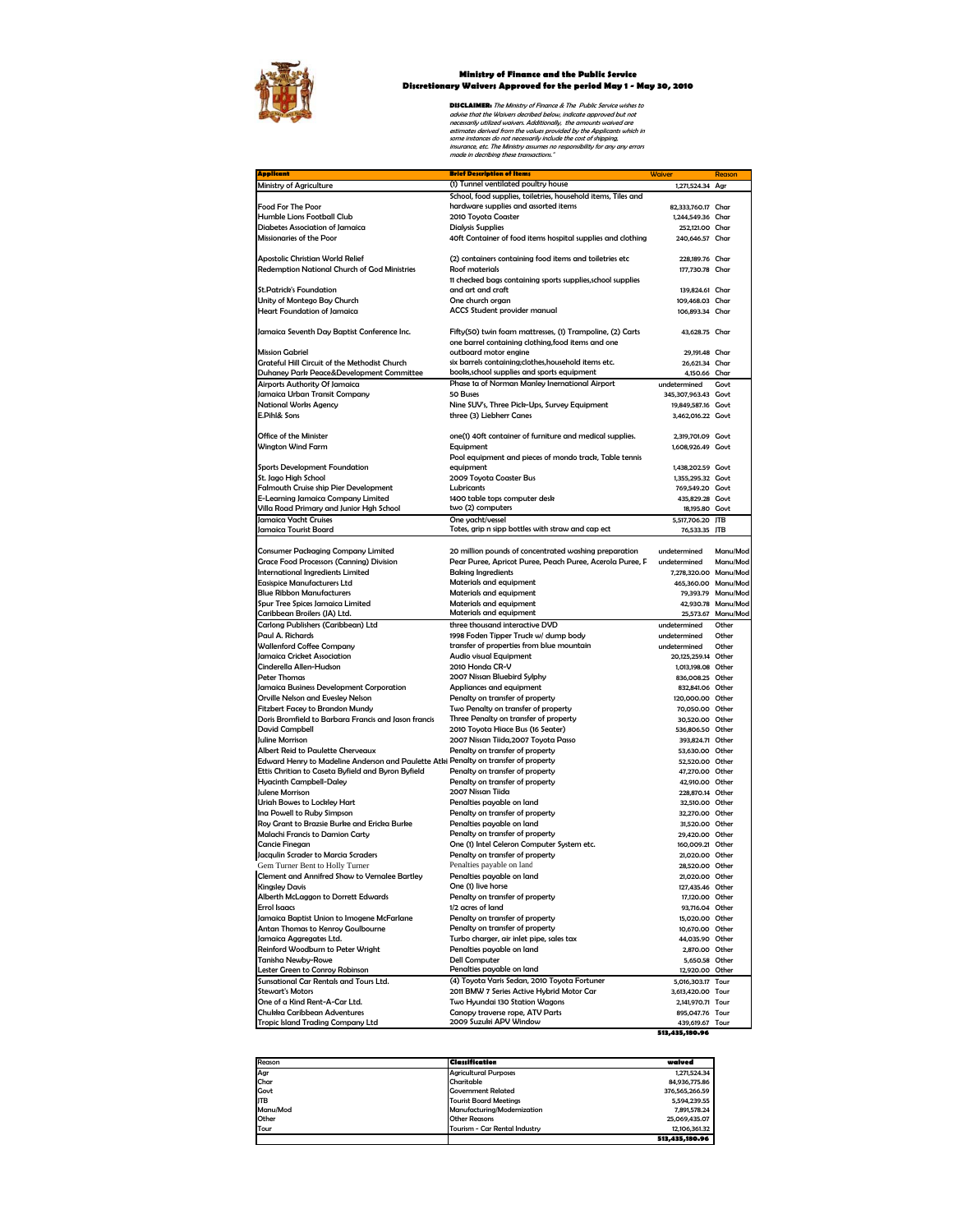## **Taxpayer Appeals Department PAYE Waivers Approved for the Period: May 1-30, 2010**

| <b>NAME OF TAXPAYER</b>             | <b>PERIOD</b>               | <b>PENALTY %</b> | <b>AMOUNT</b><br><b>BEFORE</b><br><b>WAIVER (\$)</b> | <b>AMOUNT</b><br><b>WAIVED (\$)</b> | <b>REASON FOR WAIVER</b>                   |
|-------------------------------------|-----------------------------|------------------|------------------------------------------------------|-------------------------------------|--------------------------------------------|
|                                     |                             |                  |                                                      |                                     |                                            |
| <b>Kingston Restoration Co.</b>     | 2007-2009                   | 75               | 484,584.00                                           | 363,438.00                          | Non-profit organization                    |
| Hamilton's Automotive               | 2008 & 2009                 | 75               | 464,480.00                                           | 348,360.00                          | Small manufacturing and servicing concern  |
| Key Motors Ltd.                     | Mar-Dec. '08 & Jan.-Mar.'10 | 50               | 81,944.34                                            |                                     | 40,972.17 Leniency.                        |
| Dept.of Government Chemist          | 2005-2009                   | 100              | 250,880.00                                           | 250,880.00                          | Govt. department.                          |
| Duane Marzouca Equipment            | 2008                        | 70               | 109,546.00                                           |                                     | 76,682.20 Excellent compliance rating      |
| <b>Ambiance Sales</b>               | 2008-2009                   | 70               | 77,133.00                                            | 53,993.10                           | Small entity in depressed area.            |
| Auto Maintenance Ltd.               | 2006-2009                   | 60               | 285,641.00                                           | 171,384.60                          | <b>Experiencing financial difficulties</b> |
| <b>Rayton Electric Commercial</b>   | 2007 & 2008                 | 50               | 643,967.57                                           | 321,983.78                          | <b>Experiencing financial difficulties</b> |
| <b>Property Management Resource</b> | Nov. 2008                   | 100              | 45,001.18                                            | 45,001.18                           | Cheque erroneously returned.               |
|                                     |                             |                  | 2,443,177.09                                         | 1,672,695.03                        |                                            |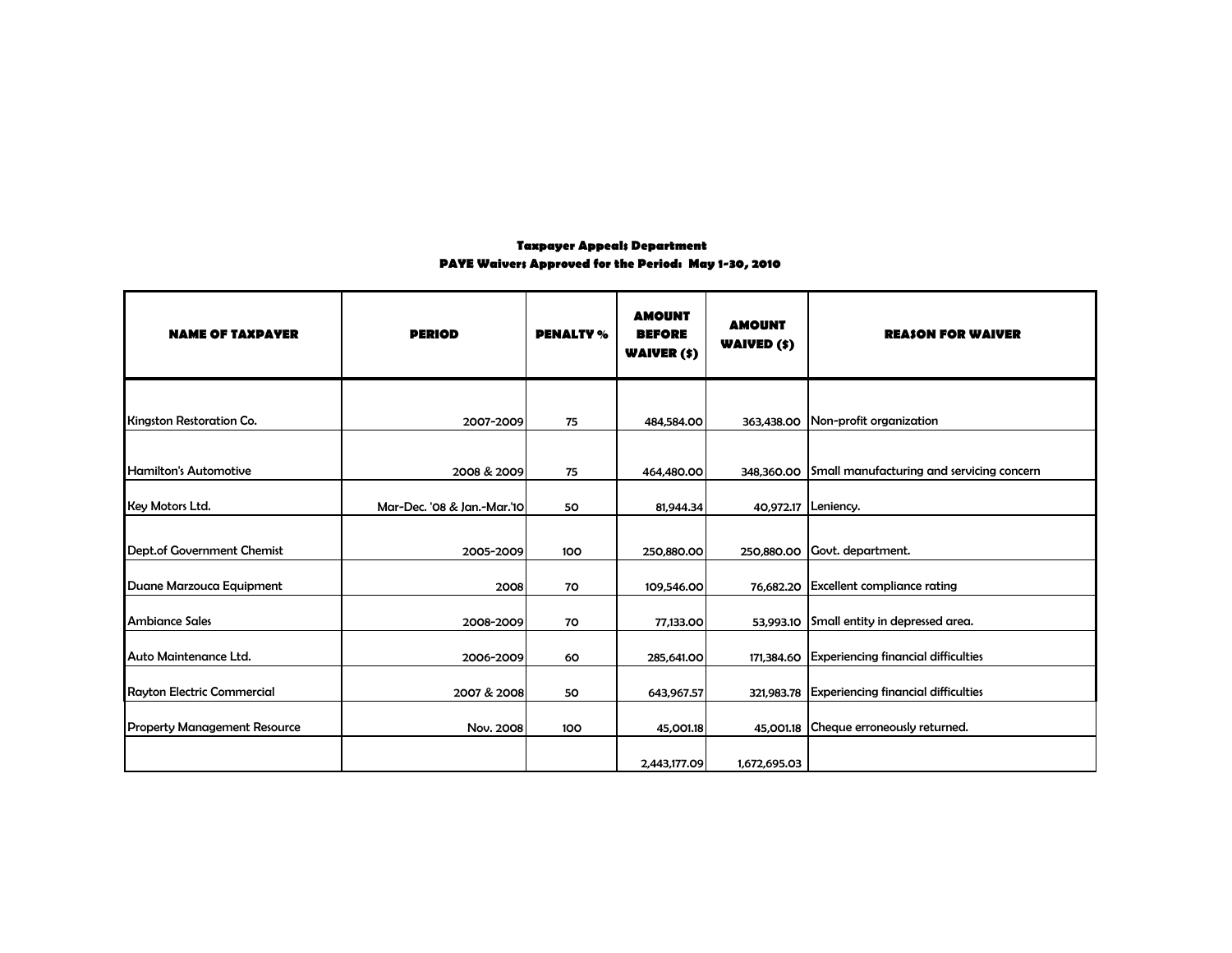## **Taxpayer Appeals Department Transfer Tax and Stamp Duty Waivers Approved for the period May 1-30, 2010**

| <b>NAME OF TAXPAYER</b> | <b>TAX</b><br><b>TYPE</b> | TAX % | <b>PENALTY</b><br>% | <b>INTEREST</b><br>% | <b>AMOUNT</b><br><b>BEFORE</b><br><b>WAIVER (\$)</b> | <b>AMOUNT</b><br>WAIVED (\$) | <b>REASON FOR WAIVER</b>                     |
|-------------------------|---------------------------|-------|---------------------|----------------------|------------------------------------------------------|------------------------------|----------------------------------------------|
| <b>Grace Royal</b>      | TT/SD                     |       | 100                 |                      |                                                      |                              |                                              |
| Cephas Franklyn         | TT                        |       |                     | 100                  | 175,786.36                                           |                              | 175,786.36 Plea of financial hardship.       |
| <b>Uriah Stephens</b>   | ТΤ                        |       |                     | 100                  | 33,477.53                                            |                              | 33,477.53 Widow with extremely limited means |
| <b>Uriah Stephens</b>   | TT                        | 40    |                     |                      | 489.555.00                                           | 195.822.00                   | $\mathbf{u}$<br>w<br>                        |
| National Housing Trust  | TT                        | 100   |                     |                      | 104,000,00                                           |                              | 104,000.00 Transfer by way of exchange.      |
| Kathleen A. Warner      | ТΤ                        | 50    |                     |                      | 434,600.00                                           | 217,300.00                   | Individual of very limited means             |
| Kathleen A. Warner      | ТT                        |       |                     | 100                  | 302,195.84                                           | 302,195.84                   |                                              |
| <b>Elsianna Beharie</b> | TT                        |       |                     | 80                   | 391,500.39                                           | 313.200.31                   | Pensioner with limited means.                |
|                         |                           |       |                     |                      | 1.441.560.12                                         | 1.341.782.04                 |                                              |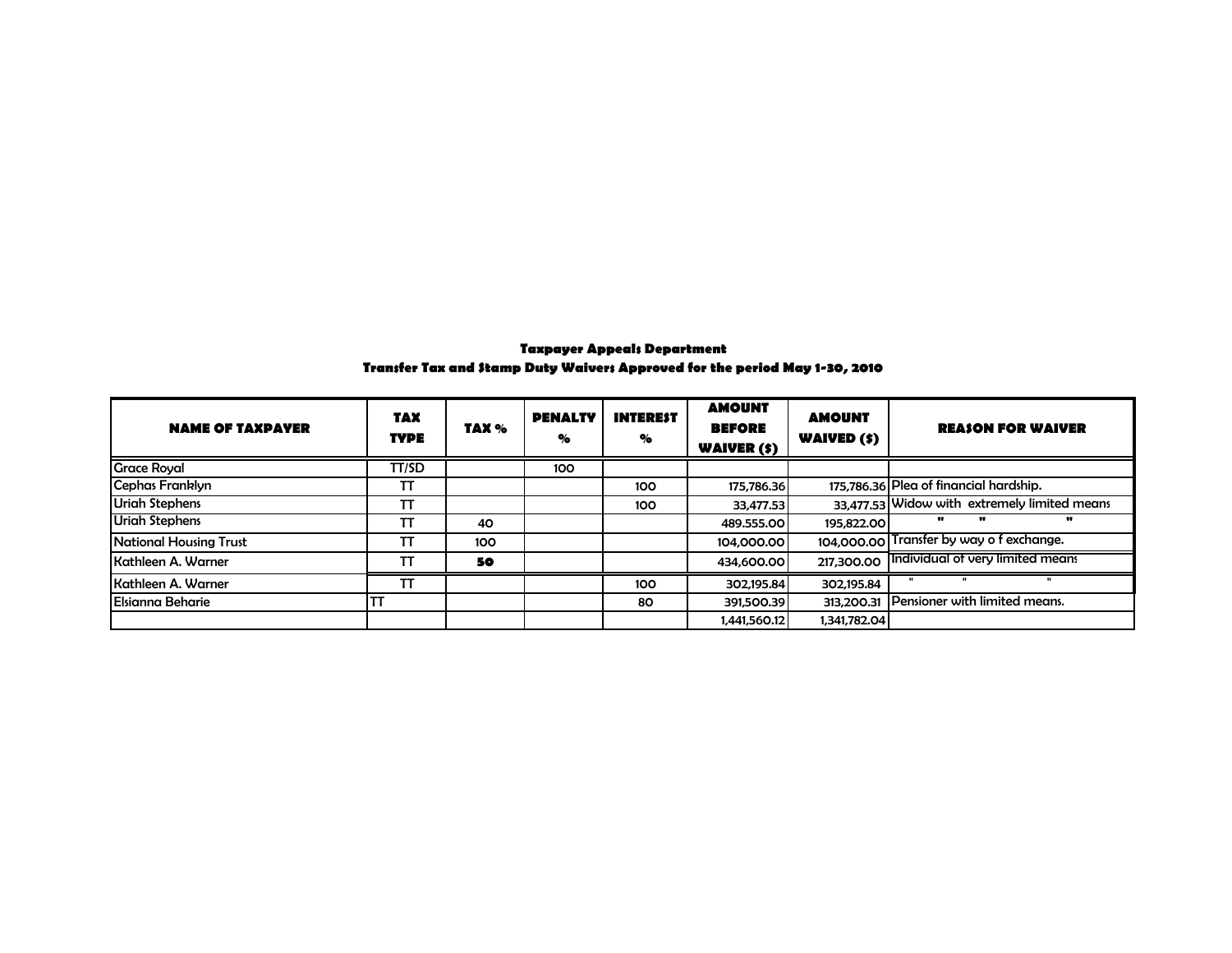| <b>NAME OF TAXPAYER</b>          | <b>PERIOD</b>                       | <b>PENALTY</b><br>% | <b>INTEREST</b><br>% | <b>SURCHARGES</b><br>% | <b>AMOUNT</b><br><b>BEFORE</b><br><b>WAIVER (\$)</b> | <b>AMOUNT</b><br><b>WAIVED (\$)</b> | <b>REASON FOR WAIVER</b>                                       |
|----------------------------------|-------------------------------------|---------------------|----------------------|------------------------|------------------------------------------------------|-------------------------------------|----------------------------------------------------------------|
| L'Art Interieur Design Studio*   | Sept. '09                           | 60                  | 60                   | 60                     | 73,731.04                                            |                                     | 44,238.60 Fairly good compliance rating.                       |
| R & R Electrical & Mechanical    | Sept '06-Dec.'08                    | 60                  | 60                   | 60                     | 112.642.32                                           | 67.585.39                           | Financial difficulties due to econ. downturn.                  |
| Tanya Morgan                     | July '08                            | 70                  | 70                   | 70                     | 75,256.17                                            |                                     | 52,679.32 Absence from the island and late notification.       |
| Jamaica Crafts & Prints          | Dec.'09                             | 100                 | 100                  | 100                    | 155,993.89                                           |                                     | 155,993.89 Excellent compliance rating.                        |
| <b>Sun Island Resort Wears</b>   | Dec.'09                             | 100                 | 100                  | 100                    | 9,041.06                                             |                                     | 9,041.06 Excellent compliance rating.                          |
| <b>Stylecraft Manufacturing</b>  | Dec.'09                             | 100                 | 100                  | 100                    | 118,679.06                                           |                                     | 118,679.91 Excellent compliance rating.                        |
| Cal Enterprise Ltd.              | Feb.& Dec.'09                       | 70                  | 70                   | 70                     | 328,626.91                                           |                                     | 230,038.84 Good compliance rating.                             |
| Auto4less Ltd.                   | Oct.'05 Jan.'06-Feb.'08 & April '09 | 80                  | 80                   | 80                     | 78,182.71                                            |                                     | 62,546.17 Non-trading entity for most periods.                 |
| <b>CFC Caribbean Media</b>       | April-July 2008                     | 80                  | 80                   | 80                     | 18,726.65                                            |                                     | 14,981.32 New. Non-trading for part affected periods.          |
| Keton Secuirty & Technological   | Dec.'08 -Jan '10                    | 100                 | 100                  | 100                    | 33,863.65                                            |                                     | 33,863.65 Non-operational of business                          |
| <b>Good Source Trading</b>       | Mar.& May'09                        | 80                  | 80                   | 80                     | 424,466.00                                           |                                     | 339,572.80 Good compliance rating.                             |
| Syntron Ltd.                     | Oct. '08-Jan.'10                    | 100                 | 100                  | 100                    | 39,729.16                                            |                                     | 39,729.16 Non-trading entity.                                  |
| <b>Pragmatic Analysis</b>        | Oct. '08-Jan.'10                    | 100                 | 100                  | 100                    | 4,416.59                                             |                                     | 4,416.59 Non-trading entity.                                   |
| Emancia Thomas                   | Jan/Feb.-Nov./Dec.'03 &             | 50                  | 50                   | 50                     | 84,317.32                                            |                                     | 42,158.66 Financial constraints.                               |
|                                  | Mar/April '04-Jul/Aug.'05           |                     |                      |                        |                                                      |                                     |                                                                |
| <b>Beep Beep Tyres Batteries</b> | Aug-Nov. '09                        | 80                  | 80                   | 80                     | 320,569.32                                           |                                     | 256,455.45   Fairly good compliance rating though losses made. |
| Yasmin Buchanan                  | Feb.'05-Jun.'07                     | 70                  | 70                   | 70                     | 92,648.67                                            |                                     | 68,854.07 Time lag in notification.                            |
| <b>Star Dot Star</b>             | Aug.'06-Jul.'07                     | 80                  | 80                   | 80                     | 93,429.69                                            |                                     | 74,743.75 Very good compliance rating                          |
| Jamaica Standard Products        | Dec.'09                             | 80                  | 80                   | 80                     | 362,648.54                                           |                                     | 290,118.83 Very good compliance rating - one day default.      |

**Taxpayer Appeals Department GCT Waivers Approved for the Period: May 1-30, 2010**